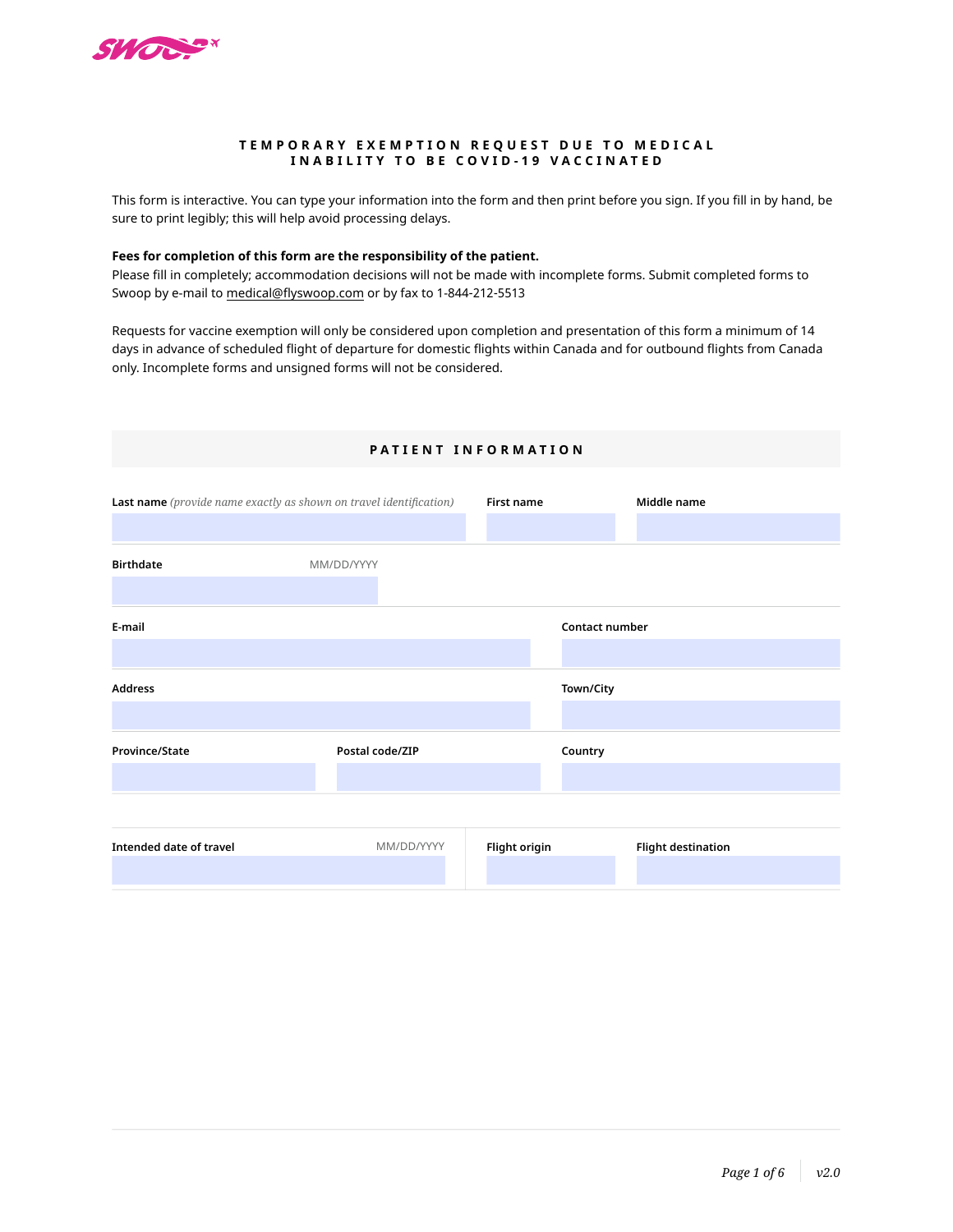# **ALTERNATE CONTACT**

Please provide an alternate contact (can be parent, guardian or decision maker) if patient is a child or cannot advocate for themselves. The alternate contact will have access to this medical information, may speak on patient's behalf for follow up questions and may be provided details regarding patient's onboard accommodation.

| Name                                        | Relationship                                        |
|---------------------------------------------|-----------------------------------------------------|
|                                             |                                                     |
| <b>E-mail</b> (if different than patient's) | <b>Contact number</b> (if different than patient's) |
|                                             |                                                     |

# **PATIENT CONSENT AND AGREEMENT**

I \_\_\_\_\_\_\_\_\_\_\_\_\_\_\_\_\_\_\_\_\_\_\_\_\_\_\_\_\_\_\_\_\_ consent and authorize my treating medical professionals to provide and discuss the information on this form, other medical information or my previous travel history with Swoop as required to facilitate my safe air travel. This consent and authorization extends to any medical professional holding information relevant to my assessment by Swoop, or any support organization arranging travel on my behalf. I consent to the collection and retention of the medical information on this form for the purposes of facilitating travel, with the understanding that this medical information will be kept confidential in accordance with Swoop's Privacy Policy.

I understand that if approved, Swoop will exempt me from the Government of Canada's requirement to be fully vaccinated against COVID-19 in order to board an aircraft, with respect to all Swoop-operated flights for my specified approval period. I understand that I will still be required to adhere to all other airport and airline safety policies and requirements. I agree to abide by the terms of my COVID-19 vaccine exemption as outlined by Swoop and the Government of Canada. I acknowledge that Swoop reserves the right to update the terms of my COVID-19 vaccine exemption at any time based on Government of Canada direction and/or Swoop policies. I acknowledge that I am responsible for providing updated medical information if any significant change(s) to my health relating to my exemption occurs, and I agree to provide such information to Swoop immediately.

| <b>Signature</b> (patient/guardian/or decision maker) | Date | MM/DD/YYYY |
|-------------------------------------------------------|------|------------|
|                                                       |      |            |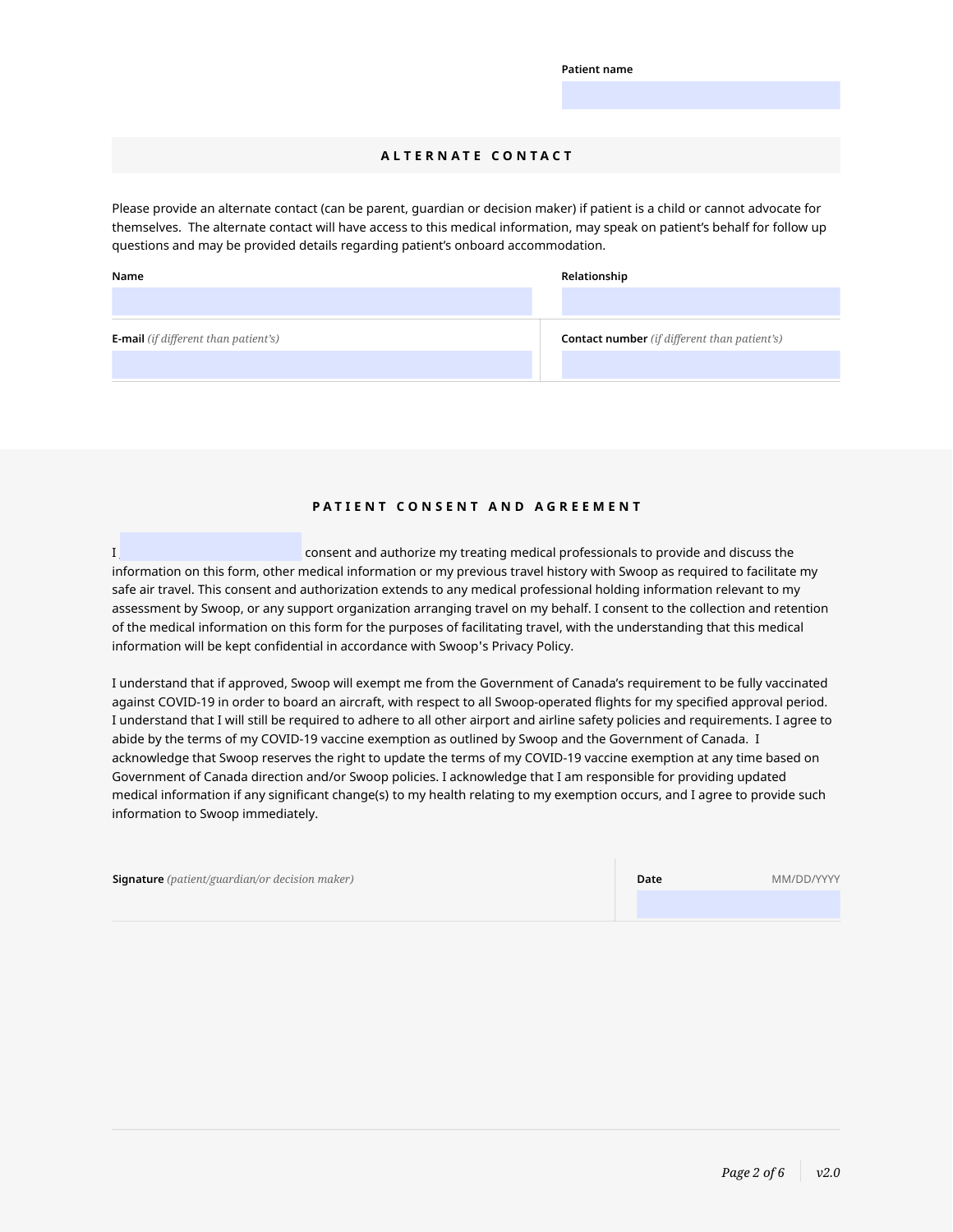## **PHYSICIAN OR NURSE PRACTIONER DETAILS**

All remaining must be completed by a **medical physician or Nurse Practitioner** practicing in Canada.

You must select the appropriate rational box and provide the requested information in the free text area. If your patient's medical rationale for a COVID-19 vaccination is not listed, then they **will not be approved** to fly with WestJet without being vaccinated for COVID-19. The federal mandate only accepts COVID-19 vaccine exemptions supported by the National Advisory Committee of Immunization (NACI) and Swoop is fully supporting this mandate with no exceptions. Submission of additional objective medical information may be provided to support medical exemption request.

| Physician name                         |     |                     | License number |            |
|----------------------------------------|-----|---------------------|----------------|------------|
| Province/Country of registration       |     | Town/City           |                |            |
| <b>E-mail</b> (optional)               |     |                     |                |            |
| <b>Contact number</b>                  | Fax | Date of first visit |                | MM/DD/YYYY |
| Is the patient regularly in your care? |     | No                  | Yes            |            |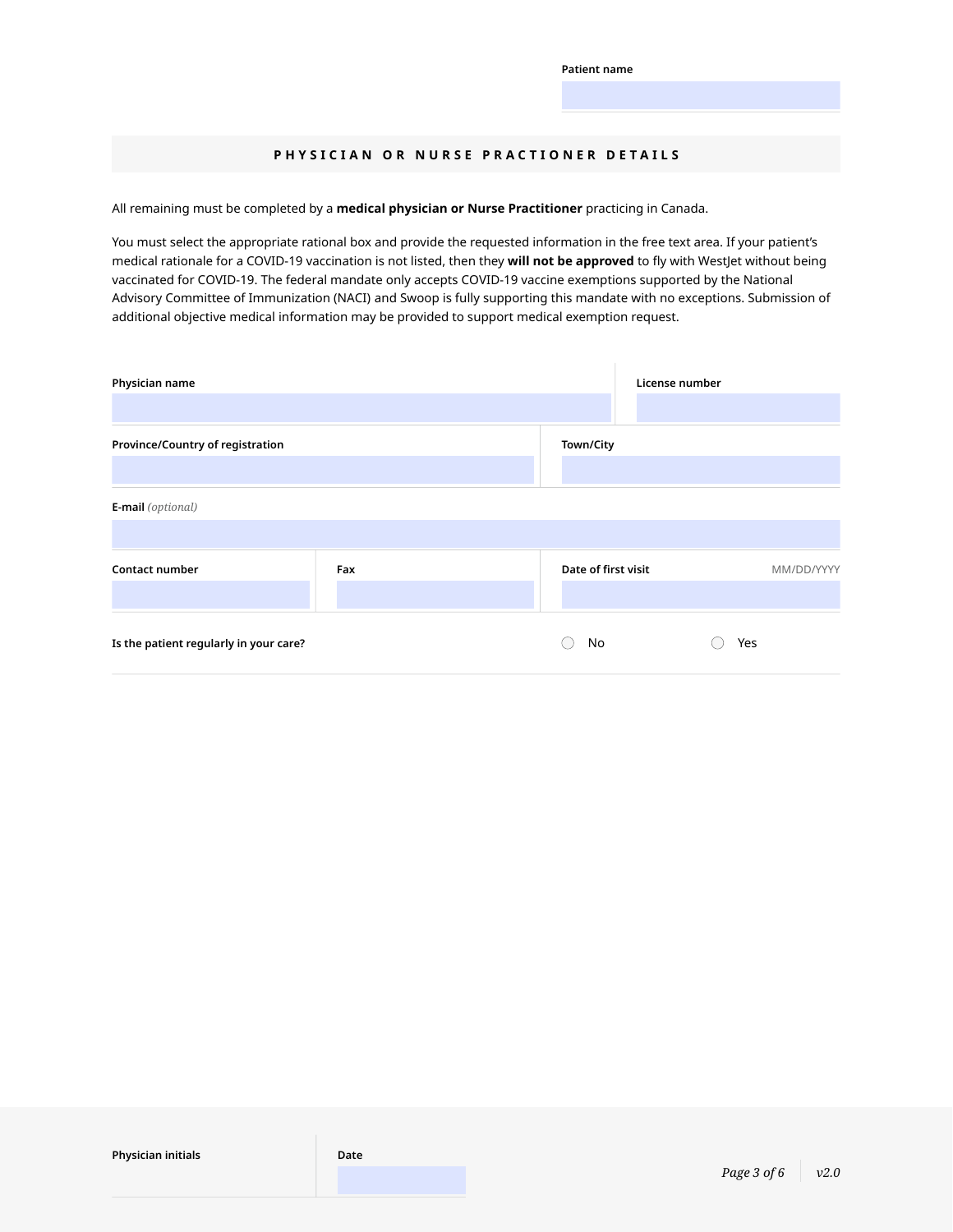

### Part A: Objective Medical Information

#### **To be completed by physician or nurse practitioner.**

I, \_\_\_\_\_\_\_\_\_\_\_\_\_\_\_\_\_\_\_\_\_\_\_\_\_\_\_\_\_\_\_\_\_, hereby confirm that the person to be exempted above is unable to be vaccinated due to one of the following reasons:

- 1. Certified medical contraindictions to full vaccination against COVID-19 with an mRNA vaccine, as based on the recommendation of the National Advisory Committee on Immunization (NACI). The following are certified medical contraindiction as of October 22, 2021:
	- A confirmed history of anaphylaxis following administration of a mRNA COVID-19 vaccine substantiated by objective documentation from a physician or nurse practitioner, or report from an emergency room/medical visit following previous administration of a mRNA COVID-19 vaccine. Per NACI guidelines most people who experience a severe immediate allergic reaction after their initial dose of an mRNA COVID-19 vaccine can experience safe subsequent doses of the COVID-19 vaccine after consultation and/or management by an allergist or appropriate physician.

Please indicate date allergy was confirmed and by whom along with credentials.

**Name and credentials**

**Name and credentials**

| Date of mRNA COVID-19 vaccine administration | MM/DD/YYYY | Date of emergency room/medical visit | MM/DD/YYYY |
|----------------------------------------------|------------|--------------------------------------|------------|
|                                              |            |                                      |            |
|                                              |            |                                      |            |

A confirmed severe/anaphylactic allergy to polyethylene glycol (PEG) found in Pfizer-BioNTech and Moderna COVID-19 vaccines as confirmed by an allergist. (Note that if a person is allergic to tromethamine which is found in Moderna, they can receive the Pfizer-BioNTech product).

Please indicate date allergy was confirmed and by whom along with credentials or date of emergency room/medical visit following previous administration of PEG product.

**Date allergy was confirmed or date of emergency room/medical visit** MM/DD/YYYYY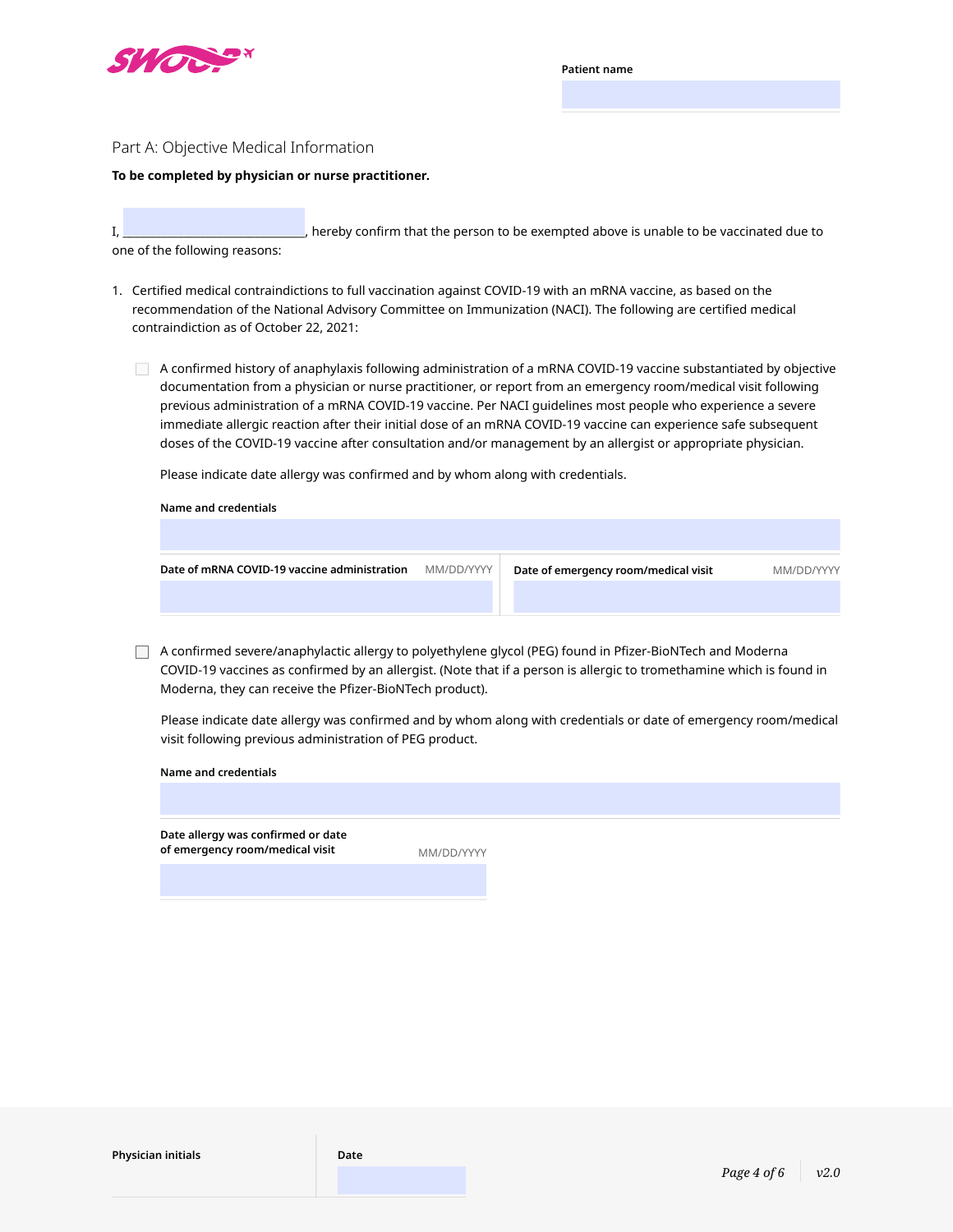- 2. Medical reasons for delay of full vaccination against COVID-19 as described by NACI. As of October 22, 2021, this may include:
	- A history of myocarditis/pericarditis following the first dose of an mRNA vaccine where emergency department visit or hospital admission warranted treatment and/or follow up by cardiologist.

Please indicate the date of cardiac consultation or cardiac workup where the abnormal result was noted. Per NACI guidelines, if there has been no cardiac workup or if there are normal cardiac investigations, the next dose of the COVID-19 vaccine can be administered once the patient is symptom-free and 90 days have passed since the first vaccination. If a cardiologist referral has been made, indicate the date of referral or confirmed appointment.

| Name and credentials                   |           | Date of referral or<br>confirmed appointment | MM/DD/YYYY |
|----------------------------------------|-----------|----------------------------------------------|------------|
|                                        |           |                                              |            |
| Is your patient currently symptomatic? | <b>No</b> |                                              | Yes        |

**Recommendation** If cardiac referral has been completed, then please indicate the date of referral and outline the recommendation.

| Date of cardiologist visit | MM/DD/YYYY |
|----------------------------|------------|
|                            |            |
|                            |            |

3. An immunocompromising condition in and of itself may be insufficient for a vaccine exemption approval. Per NACI guidelines, immunocompromising conditions/medications may be approved for a temporary deferral of vaccination so that an immune response can be maximized. Please indicate the immunocompromising condition and date of onset/ exacerbation. For immunosuppressant medication, indicate the date of administration.

| Is your patient fit to fly?                                                               | Yes<br>No                                                                                                    |  |
|-------------------------------------------------------------------------------------------|--------------------------------------------------------------------------------------------------------------|--|
|                                                                                           |                                                                                                              |  |
|                                                                                           | c) May require medical assistance or emergency medical equipment during flight                               |  |
|                                                                                           | b) A medical condition that may worsen at altitude in a hypoxic environment                                  |  |
| Good<br>Poor if the patient has any of the following:<br>a) An unstable medical condition |                                                                                                              |  |
| Prognosis for a safe flight with no extraordinary medical attention                       |                                                                                                              |  |
|                                                                                           |                                                                                                              |  |
|                                                                                           |                                                                                                              |  |
|                                                                                           | The anticipated date for COVID-19 vaccination administration: MM/DD/YYYY                                     |  |
|                                                                                           |                                                                                                              |  |
|                                                                                           | Name of medication that results in a temporary delay of the Covid-19 Vaccination and date of administration: |  |
|                                                                                           |                                                                                                              |  |
|                                                                                           |                                                                                                              |  |
|                                                                                           | The anticipated date for COVID-19 vaccination administration: MM/DD/YYYY                                     |  |
|                                                                                           |                                                                                                              |  |
|                                                                                           | Immunocompromising condition, date of onset and exacerbation:                                                |  |